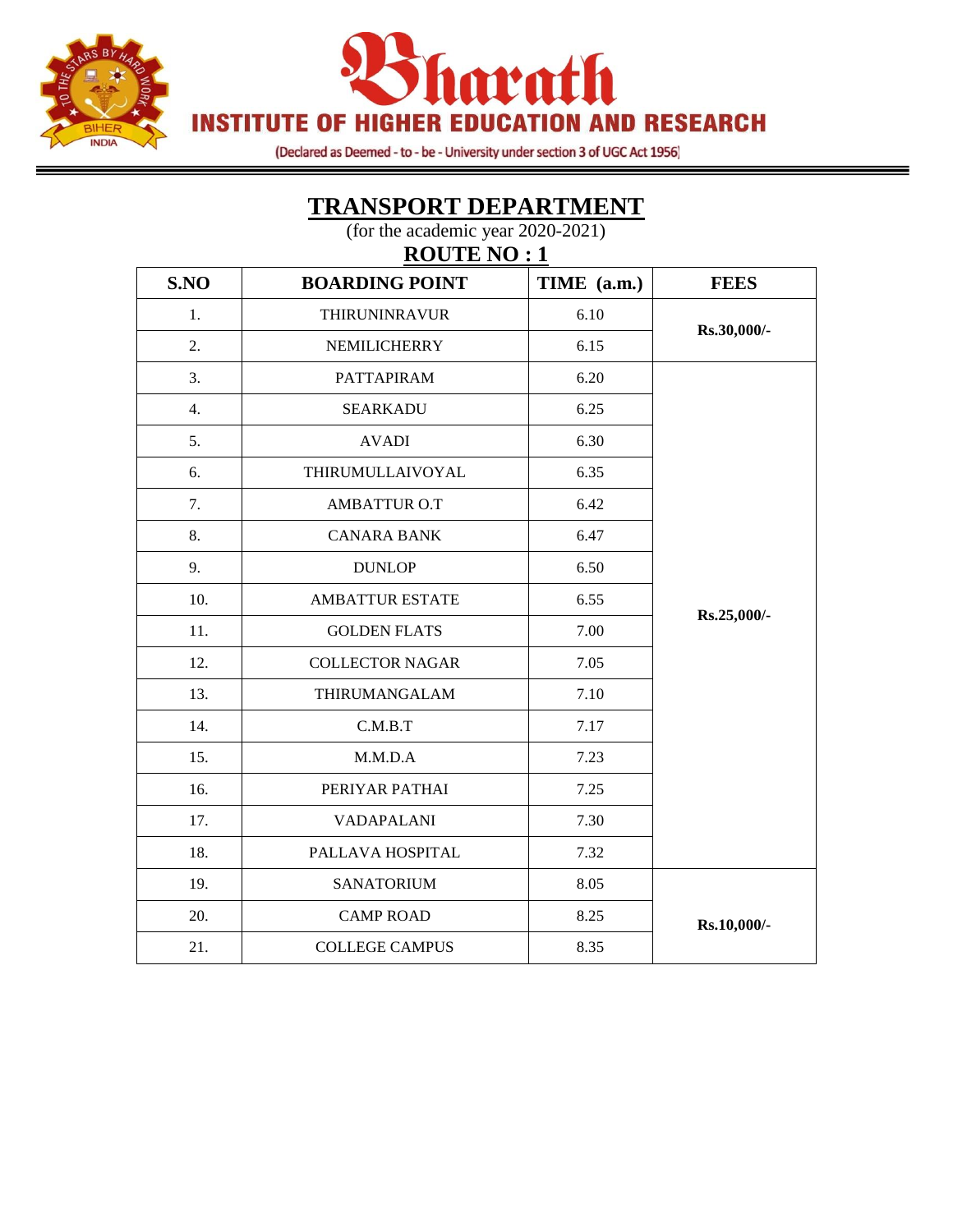



(Declared as Deemed - to - be - University under section 3 of UGC Act 1956)

### **TRANSPORT DEPARTMENT**

(for the academic year 2020-2021)

## **ROUTE NO : 2**

| S.NO | <b>BOARDING POINT</b>          | TIME (a.m.) | <b>FEES</b> |
|------|--------------------------------|-------------|-------------|
| 1.   | <b>CHENGALPET ITI</b>          | 7.00        |             |
| 2.   | <b>CHENGALPET HOSPITAL</b>     | 7.03        |             |
| 3.   | CHENGALPET RATINAKINARU        | 7.05        |             |
| 4.   | <b>CHENGALPET NEW BUS STOP</b> | 7.10        |             |
| 5.   | <b>CHENGALPET OLD BUS STOP</b> | 7.15        |             |
| 6.   | <b>CHENGALPET BYEPASS</b>      | 7.20        | Rs.25,000/- |
| 7.   | <b>MAHINDRA CITY</b>           | 7.25        |             |
| 8.   | S.P. KOVIL                     | 7.30        |             |
| 9.   | MARAIMALAI NAGAR               | 7.35        |             |
| 10.  | <b>KATTANKULATHUR</b>          | 7.40        |             |
| 11.  | <b>POTHERI</b>                 | 7.45        |             |
| 12.  | <b>GUDUVANCHERY</b>            | 7.50        |             |
| 13.  | <b>GUDUVANCHERY EB</b>         | 7.52        | Rs.20,000/- |
| 14.  | <b>URAPAKKAM</b>               | 7.55        |             |
| 15.  | <b>VANDALUR GATE</b>           | 8.00        |             |
| 16.  | PERUNGALATHUR                  | 8.10        | Rs.15,000/- |
| 17.  | <b>TAMBARAM</b>                | 8.15        |             |
| 18.  | <b>CAMP ROAD</b>               | 8.30        | Rs.10,000/- |
| 19.  | <b>COLLEGE CAMPUS</b>          | 8.40        |             |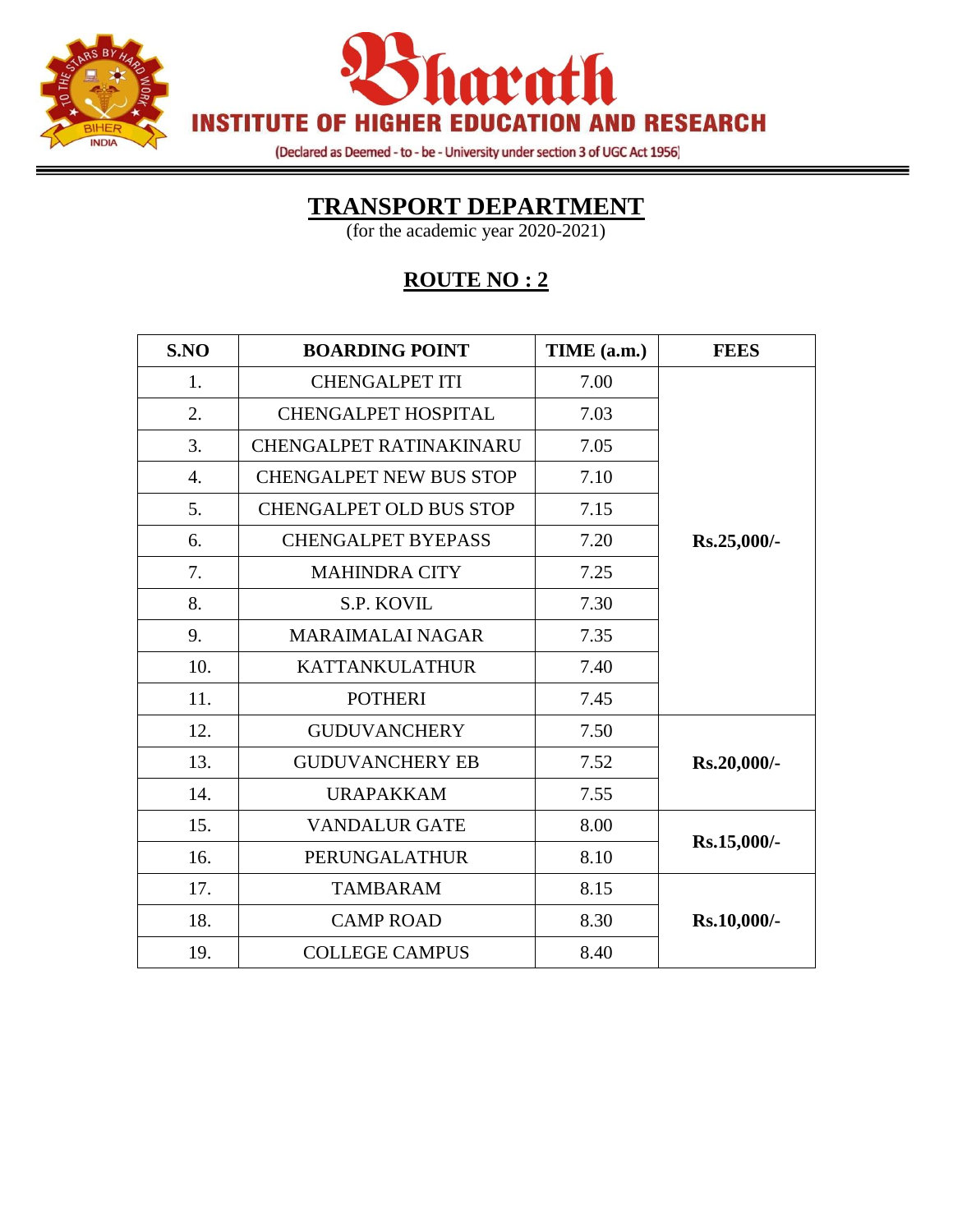



(Declared as Deemed - to - be - University under section 3 of UGC Act 1956)

#### **TRANSPORT DEPARTMENT**

═

| S.NO | <b>BOARDING POINT</b>        | TIME (a.m.) | <b>FEES</b> |
|------|------------------------------|-------------|-------------|
| 1.   | <b>PERUNGUDI</b>             | 6.50        |             |
| 2.   | <b>SRP TOOLS</b>             | 6.55        |             |
| 3.   | <b>TIDEL PARK</b>            | 6.58        |             |
| 4.   | THIRUVANIMYUR                | 7.00        |             |
| 5.   | THIRUVANMIYUR R.T.O          | 7.05        |             |
| 6.   | <b>KOTTIVAKKAM</b>           | 7.08        |             |
| 7.   | <b>PALAVAKKAM</b>            | 7.10        |             |
| 8.   | NEELANKARAI (VASAN EYE CARE) | 7.15        |             |
| 9.   | NEELANKARAI (BUS STOP)       | 7.18        | Rs.25,000/- |
| 10.  | <b>VETTUVANGENI</b>          | 7.20        |             |
| 11.  | <b>INJAMBAKKAM (V.G.P.)</b>  | 7.23        |             |
| 12.  | <b>AKKARAI</b>               | 7.25        |             |
| 13.  | <b>SHOLINGANALLUR</b>        | 7.30        |             |
| 14.  | SHOLINGANALLUR (AAVIN STOP)  | 7.35        |             |
| 15.  | <b>KARAPAKKAM</b>            | 7.40        |             |
| 16.  | <b>PTC</b>                   | 7.45        |             |
| 17.  | <b>METTUKUPPAM</b>           | 7.50        |             |
| 18.  | RADIAL ROAD (TOLL GATE)      | 7.55        | Rs.20,000/- |
| 19.  | KAMATCHI HOSPITAL            | 8.00        |             |
| 20.  | <b>PALLIKARANAI</b>          | 8.05        | Rs.15,000/- |
| 21.  | <b>MEDAVAKKAM</b>            | 8.10        |             |
| 22.  | MEDAVAKKAM X ROAD            | 8.12        |             |
| 23.  | SANTHOSAPURAM                | 8.15        |             |
| 24.  | <b>KAMARAJAPURAM</b>         | 8.17        | Rs.10,000/- |
| 25.  | <b>CAMP ROAD</b>             | 8.20        |             |
| 26.  | <b>COLLEGE CAMPUS</b>        | 8.30        |             |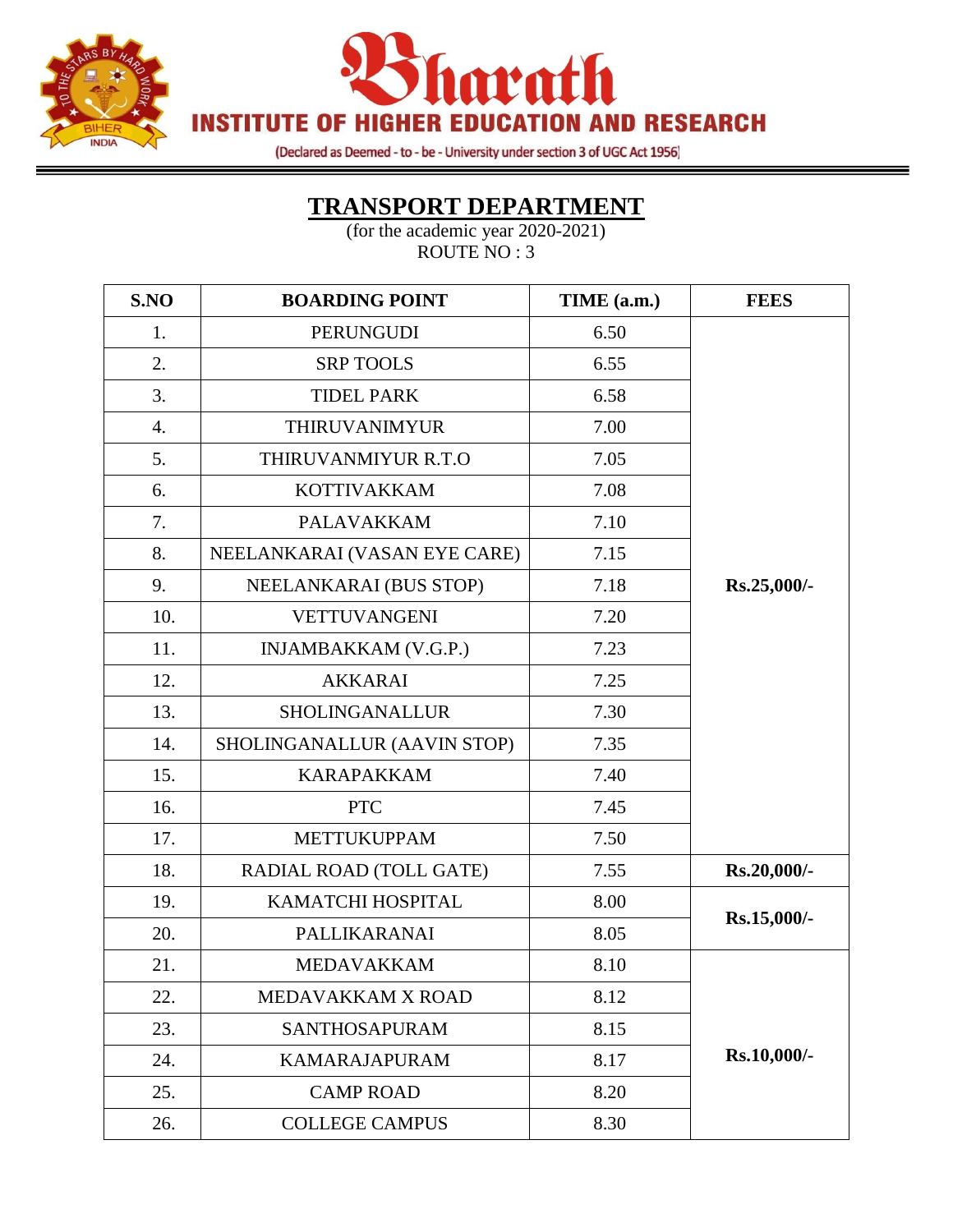



(Declared as Deemed - to - be - University under section 3 of UGC Act 1956)

### **TRANSPORT DEPARTMENT**

═

| S.NO             | <b>BOARDING POINT</b>        | TIME (a.m.) | <b>FEES</b> |
|------------------|------------------------------|-------------|-------------|
| 1.               | M.M.D.A                      | 6.30        |             |
| 2.               | <b>MATHUR</b>                | 6.35        |             |
| 3.               | <b>ARUL NAGAR</b>            | 6.40        |             |
| $\overline{4}$ . | <b>THABAL PETTI</b>          | 6.42        |             |
| 5.               | <b>MOOLAKADAI</b>            | 6.45        |             |
| 6.               | <b>BB ROAD</b>               | 6.47        |             |
| 7.               | <b>PERAMBUR</b>              | 7.00        |             |
| 8.               | <b>JAMALIYA</b>              | 7.02        |             |
| 9.               | <b>OTTERI</b>                | 7.05        |             |
| 10.              | <b>IYNAVARAM</b>             | 7.10        |             |
| 11.              | <b>GANDHI NAGAR HOSPITAL</b> | 7.15        |             |
| 12.              | K 4 POLICE STATION           | 7.16        |             |
| 13.              | <b>ANNA ARCH</b>             | 7.20        | Rs.25,000/- |
| 14.              | <b>SKYWALK</b>               | 7.23        |             |
| 15.              | <b>CHOOLAIMEDU</b>           | 7.25        |             |
| 16.              | <b>LOYOLA COLLEGE</b>        | 7.30        |             |
| 17.              | <b>T.NAGAR BUS STAND</b>     | 7.35        |             |
| 18.              | <b>SAIDAPET</b>              | 7.40        |             |
| 19.              | <b>GUINDY</b>                | 7.45        |             |
| 20.              | PALLAVARAM                   | 8.05        | Rs.15,000/- |
| 21.              | <b>SARAVANA STORES</b>       | 8.07        |             |
| 22.              | <b>CHROMPET</b>              | 8.10        |             |
| 23.              | <b>CAMP ROAD</b>             | 8.20        | Rs.10,000/- |
| 24.              | <b>COLLEGE CAMPUS</b>        | 8.30        |             |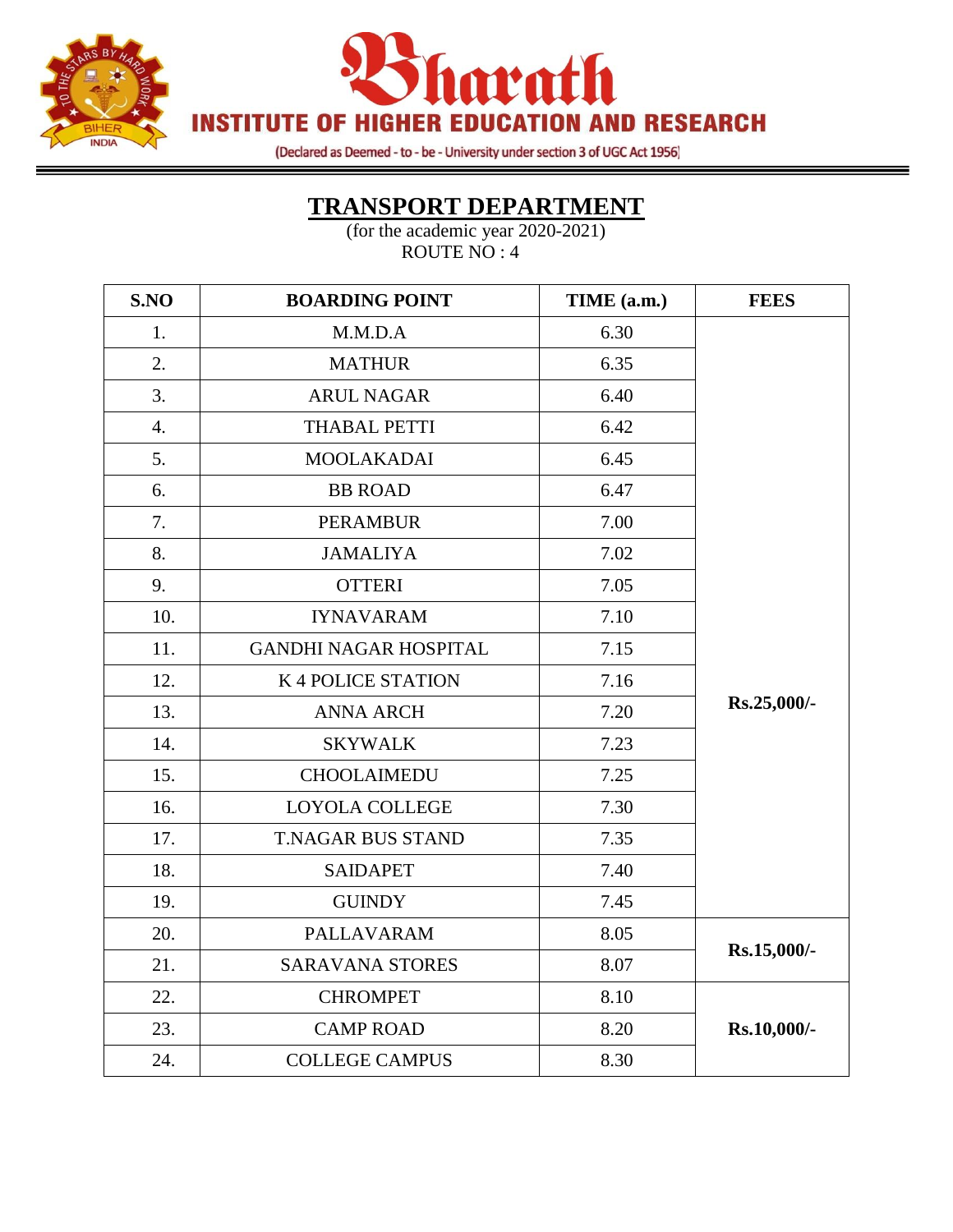



(Declared as Deemed - to - be - University under section 3 of UGC Act 1956)

# **TRANSPORT DEPARTMENT**

| S.NO             | <b>BOARDING POINT</b>    | TIME (a.m.) | <b>FEES</b> |
|------------------|--------------------------|-------------|-------------|
| 1.               | <b>POONAMALLEE</b>       | 6.45        |             |
| 2.               | <b>KARAYANCHAVADI</b>    | 6.50        |             |
| 3.               | <b>KUMARANCHAVADI</b>    | 6.55        |             |
| $\overline{4}$ . | <b>KATTUPAKKAM</b>       | 7.00        |             |
| 5.               | <b>IYAPPANTHANGAL</b>    | 7.05        |             |
| 6.               | <b>PORUR</b>             | 7.10        | Rs.25,000/- |
| 7.               | <b>BAI KADAI</b>         | 7.15        |             |
| 8.               | <b>KOVUR</b>             | 7.17        |             |
| 9.               | MUNRAM KATTALAI          | 7.20        |             |
| 10.              | <b>KUNDRATHUR</b>        | 7.25        |             |
| 11.              | <b>ANAKAPUTHUR</b>       | 7.30        |             |
| 12.              | <b>PAMMAL</b>            | 7.35        | Rs.20,000/- |
| 13.              | PALLAVARAM AADUTHOTTI    | 7.40        |             |
| 14.              | <b>PONDS</b>             | 7.50        | Rs.15,000/- |
| 15.              | TB HOSPITAL (SANATORIUM) | 7.55        |             |
| 16.              | <b>MEPZ</b>              | 8.00        |             |
| 17.              | <b>TAMBARAM WEST</b>     | 8.05        | Rs.10,000/- |
| 18.              | <b>CAMP ROAD</b>         | 8.20        |             |
| 19.              | <b>COLLEGE CAMPUS</b>    | 8.30        |             |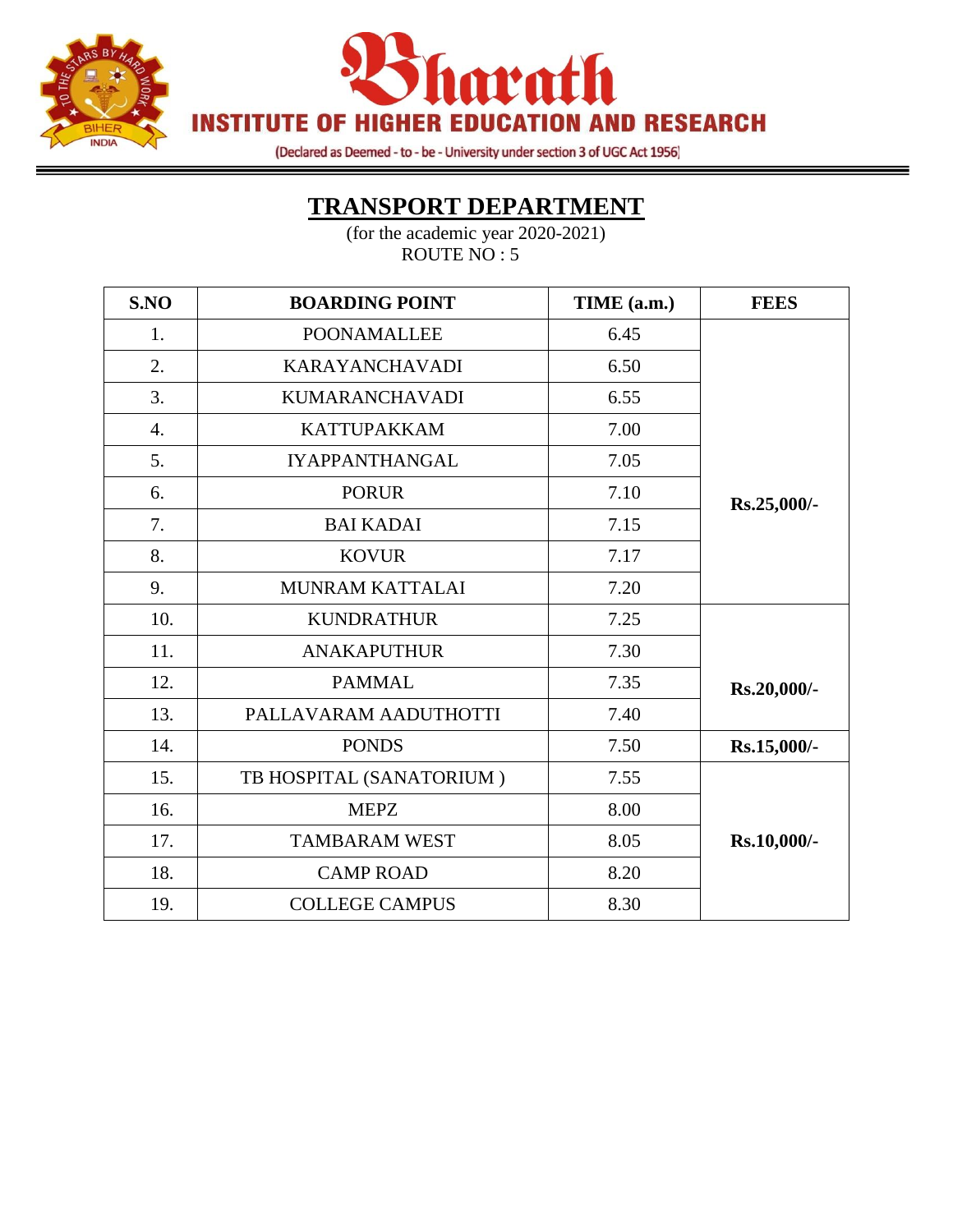



(Declared as Deemed - to - be - University under section 3 of UGC Act 1956)

### ROUTE NO : 6 **S.NO BOARDING POINT TIME**  $\begin{array}{c|c}\n\hline\n\text{(a.m.)}\n\end{array}$  **FEES** 1. ERNAVOOR BEACH ROAD | 6.35 **Rs.25,000/-** 2. TOLL GATE 6.40 3. MAHARANI 6.45 4. PARRYS 6.55 5. NEW SECRETARIAT 7.00 6. STAR THEATRE 7.05 7. JAM BAZAAR 7.10 8. ROYAPETTAH MANIKOONDU | 7.13 9. ROYAPETTAH HOSPITAL | 7.14 10. ROYAPETTAH P.S. 2.15 11. AJANTA 7.16 12. MYLAPORE 7.20 13. | MANDAVELI | 7.22 14. KOTTURPURAM 7.25 15. ANNA UNIVERSITY 7.30 16. VELACHERY BY PASS 1 7.45 17. EARIKARAI 7.50 **Rs.20,000/-** 18. **ISSUE VELACHERY** 7.55 19. BALAJI NAGAR 19.58 **Rs.15,000/-** 20. SUNNAMBU KULAM 8.00 21. MEDAVAKKAN X - ROAD  $\vert$  8.10 22. CAMP ROAD 8.20 **Rs.10,000/-** 23. COLLEGE CAMPUS 8.30

#### **TRANSPORT DEPARTMENT**

(for the academic year 2020-2021)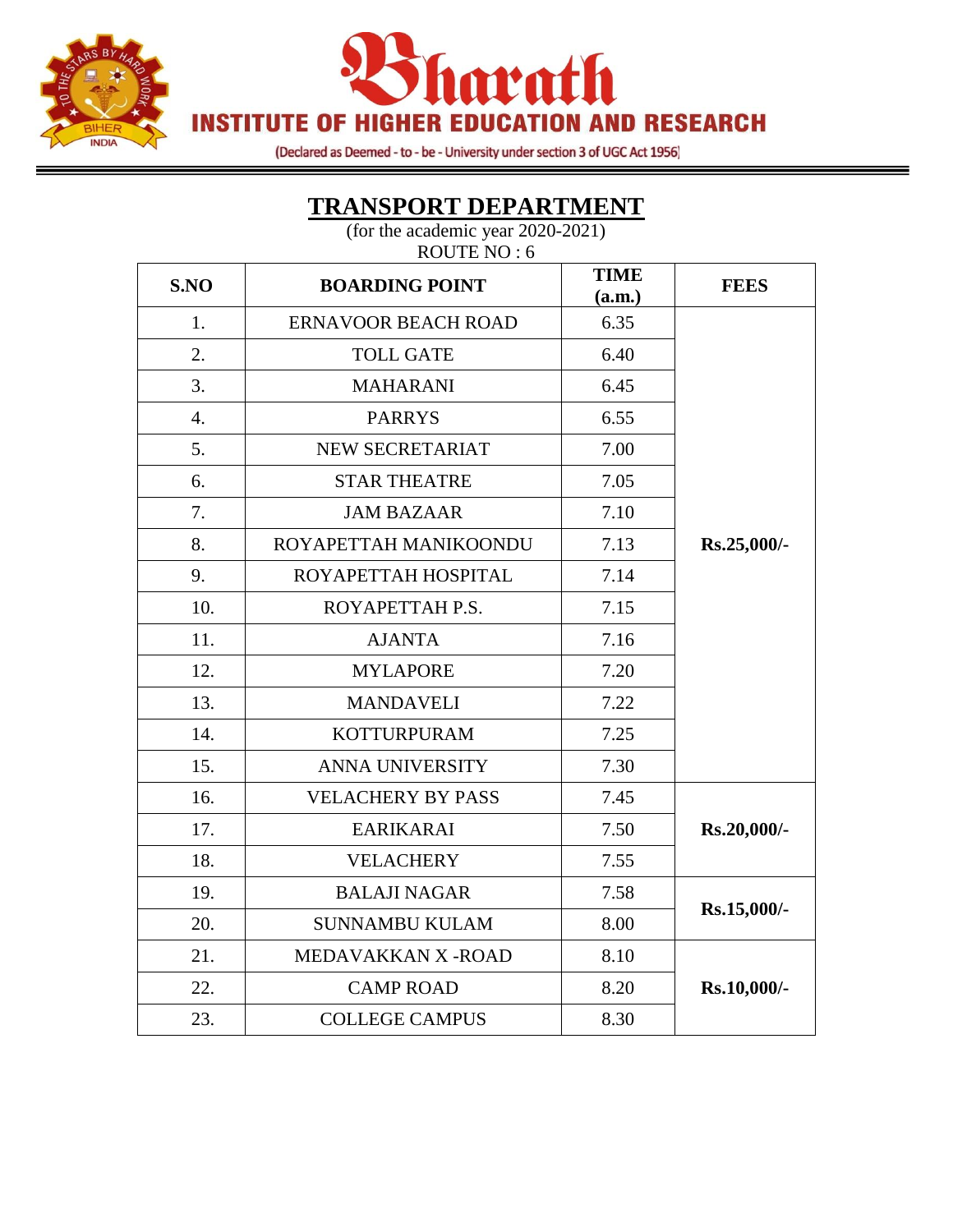



(Declared as Deemed - to - be - University under section 3 of UGC Act 1956)

#### **TRANSPORT DEPARTMENT**

| S.NO.            | <b>BOARDING POINT</b>              | TIME (a.m.) | <b>FEES</b> |
|------------------|------------------------------------|-------------|-------------|
| 1.               | <b>PADIYANALLUR</b>                | 6.45        |             |
| 2.               | <b>REDHILLS</b>                    | 6.50        |             |
| 3.               | <b>KAVANKARAI</b>                  | 6.55        |             |
| $\overline{4}$ . | <b>PUZHAL</b>                      | 6.57        |             |
| 5.               | <b>PUZHAL CAMP</b>                 | 7.00        |             |
| 6.               | <b>MATHAVARAM</b><br>(ROUNDANA)    | 7.05        |             |
| 7.               | <b>RETTERI</b>                     | 7.10        | Rs.25,000/- |
| 8.               | <b>AMBETHKAR NAGAR</b>             | 7.12        |             |
| 9.               | <b>SENTHIL NAGAR</b>               | 7.15        |             |
| 10.              | <b>LUCAS BRIDGE</b>                | 7.18        |             |
| 11.              | <b>ASHOK PILLAR</b>                | 7.30        |             |
| 12.              | <b>KASI THEATER</b>                | 7.33        |             |
| 13.              | <b>EKATTUTHANGAL</b>               | 7.35        |             |
| 14.              | <b>ALANTHUR METRO</b><br>(STATION) | 7.40        | Rs.20,000/- |
| 15.              | <b>PALLAVARAM</b>                  | 8.00        | Rs.15,000/- |
| 16.              | <b>CHROMPET</b>                    | 8.05        |             |
| 17.              | <b>CHROMPET (MIT GATE)</b>         | 8.10        | Rs.10,000/- |
| 18.              | <b>CAMP ROAD</b>                   | 8.20        |             |
| 19.              | <b>COLLEGE CAMPUS</b>              | 8.30        |             |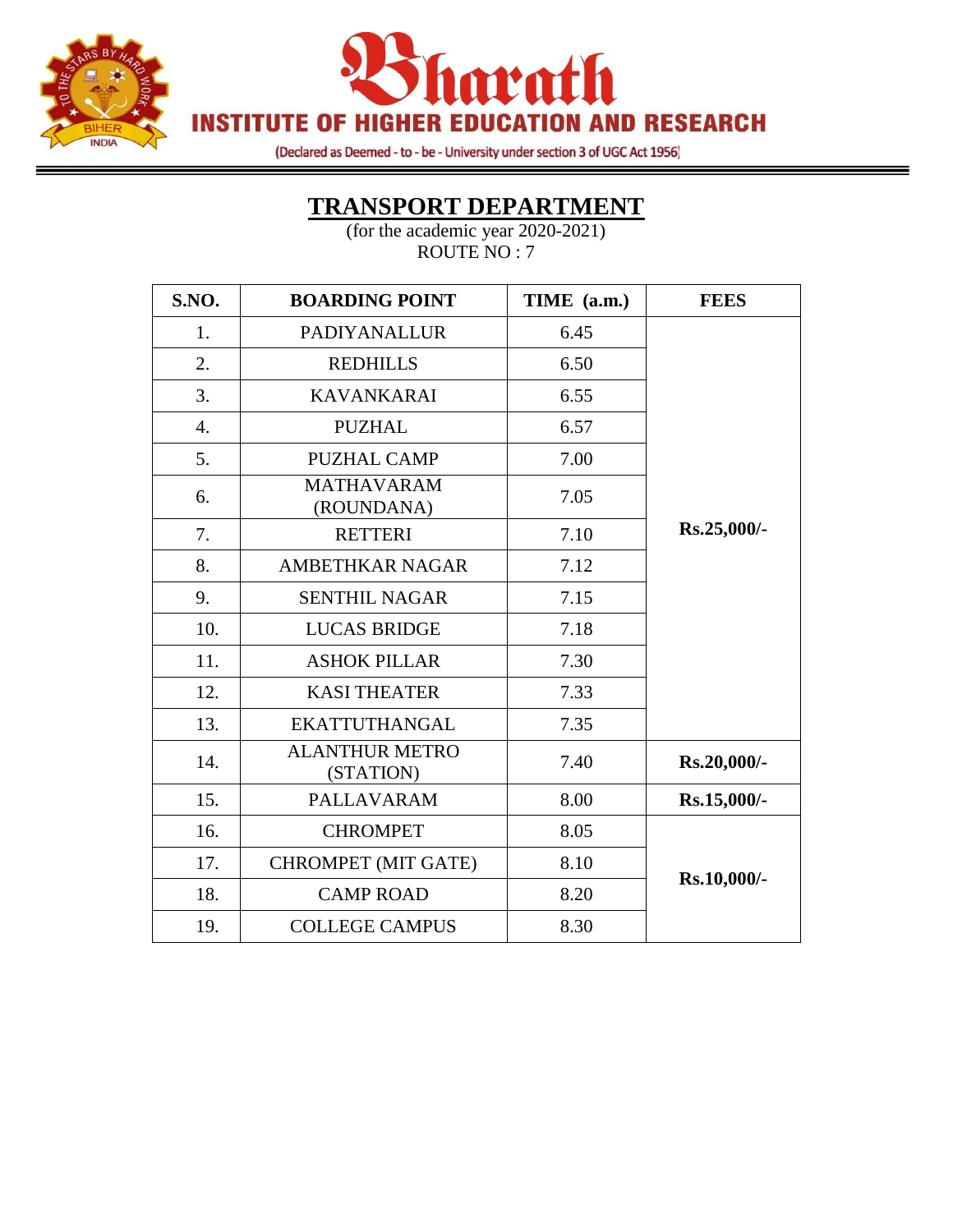



(Declared as Deemed - to - be - University under section 3 of UGC Act 1956)

### **TRANSPORT DEPARTMENT**

═

| S.NO. | <b>BOARDING POINT</b>       | TIME (a.m.) | <b>FEES</b> |
|-------|-----------------------------|-------------|-------------|
| 1.    | <b>VADAPALANI BUS STAND</b> | 7.00        |             |
| 2.    | <b>AVECHE SCHOOL</b>        | 7.10        |             |
| 3.    | <b>KESAVARTHINI</b>         | 7.18        |             |
| 4.    | <b>SIVAN KOIL</b>           | 7.19        |             |
| 5.    | VALASARAVAKKAM              | 7.20        |             |
| 6.    | <b>LAKSHMI NAGAR</b>        | 7.22        |             |
| 7.    | PORUR JUNCTION              | 7.23        | Rs.25,000/- |
| 8.    | <b>SARAVANA STORES</b>      | 7.25        |             |
| 9.    | <b>MUGILIVAKKAM</b>         | 7.27        |             |
| 10.   | <b>DLF</b>                  | 7.30        |             |
| 11.   | <b>RAMAPURAM</b>            | 7.33        |             |
| 12.   | <b>MIOT HOSPITAL</b>        | 7.35        |             |
| 13.   | <b>BUTT ROAD</b>            | 7.38        | Rs.20,000/- |
| 14.   | <b>GUINDY</b>               | 7.40        |             |
| 15.   | MILITARY TRAINING ACADEMY   | 7.42        |             |
| 16.   | THILLAI NAGAR SUBWAY        | 7.43        |             |
| 17.   | ADAMBAKKAM 100 FT ROAD      | 7.45        |             |
| 18.   | PUZHUTHIVAKKAM              | 7.48        |             |
| 19.   | MADIPAKKAM MEGA MART        | 7.50        |             |
| 20.   | MADIPAKKAM BUS STAND        | 7.52        | Rs.15,000/- |
| 21.   | <b>KEELKATTALAI</b>         | 7.55        |             |
| 22.   | <b>KOVILAMBAKKAM</b>        | 8.00        |             |
| 23.   | MEDAVAKKAM X ROAD           | 8.05        |             |
| 24.   | <b>SEMBAKKAM</b>            | 8.15        | Rs.10,000/- |
| 25.   | <b>CAMP ROAD</b>            | 8.20        |             |
| 26.   | <b>COLLEGE CAMPUS</b>       | 8.30        |             |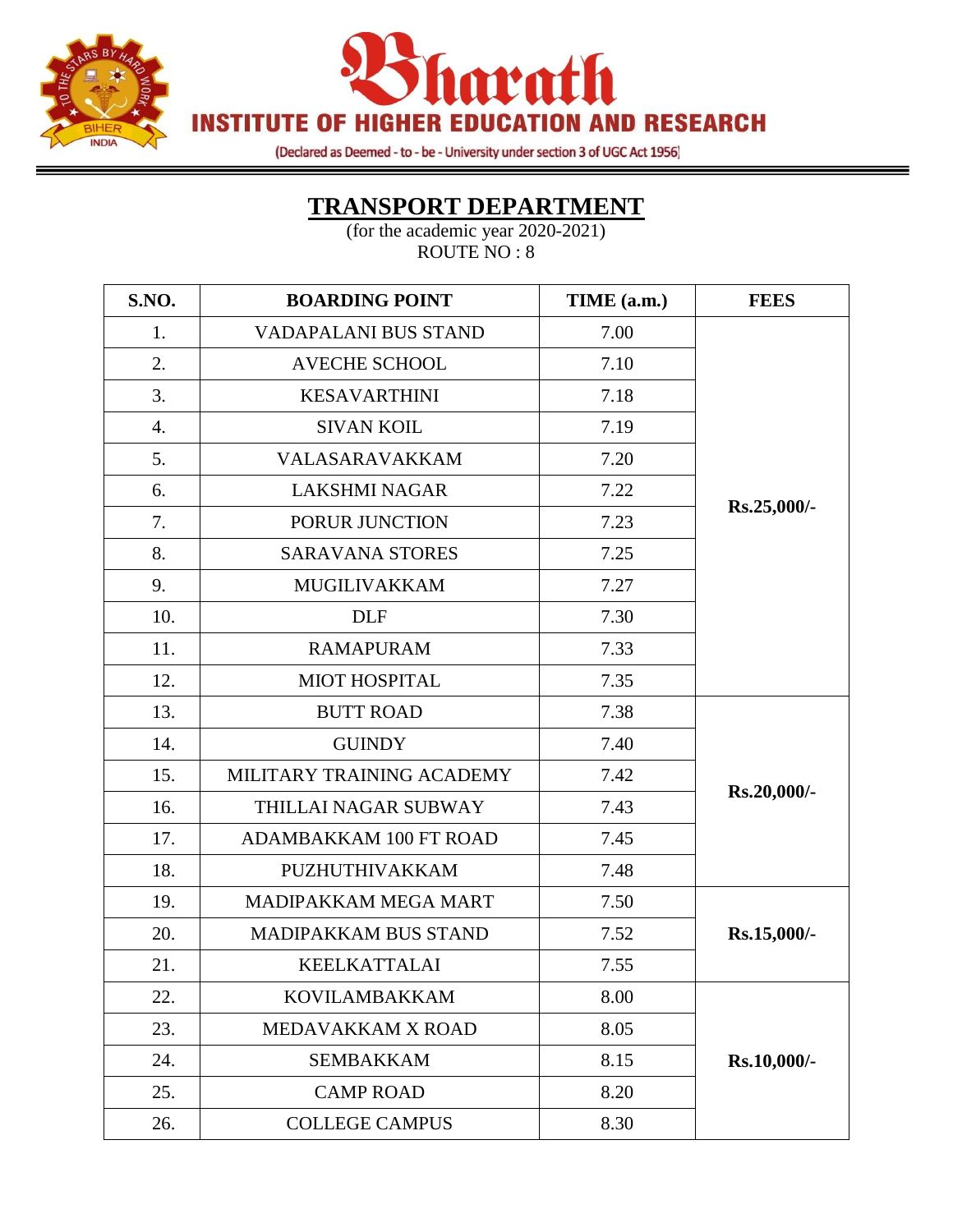



(Declared as Deemed - to - be - University under section 3 of UGC Act 1956)

#### **TRANSPORT DEPARTMENT**

═

| S.NO. | <b>BOARDING POINT</b>        | TIME (a.m.) | <b>FEES</b> |
|-------|------------------------------|-------------|-------------|
| 1.    | <b>THIRUVOTRIYUR</b>         | 6.30        |             |
| 2.    | THIRUVOTRIYUR MARKET         | 6.35        |             |
| 3.    | ELLAIYAMMAN KOVIL            | 6.38        |             |
| 4.    | <b>TOLL GATE</b>             | 6.40        |             |
| 5.    | <b>KASIMEDU</b>              | 6.45        |             |
| 6.    | ROYAPURAM P.S.               | 6.50        |             |
| 7.    | <b>BEACH STATION</b>         | 7.00        |             |
| 8.    | <b>ANNA SQUARE</b>           | 7.05        |             |
| 9.    | <b>KANNAGI STATUE</b>        | 7.10        |             |
| 10.   | <b>QUEEN MARRYS</b>          | 7.13        |             |
| 11.   | <b>LIGHT HOUSE</b>           | 7.15        |             |
| 12.   | <b>FORESHORE SIGNAL</b>      | 7.18        | Rs.25,000/- |
| 13.   | ADYAR (M.G.R JANAKI COLLEGE) | 7.20        |             |
| 14.   | <b>BESANT NAGAR</b>          | 7.25        |             |
| 15.   | <b>ADYAR EXCHANGE</b>        | 7.30        |             |
| 16.   | THIRUVANMIYUR SIGNAL         | 7.35        |             |
| 17.   | <b>SRP TOOLS</b>             | 7.38        |             |
| 18.   | <b>TARAMANI</b>              | 7.41        |             |
| 19.   | <b>BABY NAGAR</b>            | 7.45        | Rs.20,000/- |
| 20.   | <b>VELACHERY BUS STOP</b>    | 7.47        |             |
| 21.   | <b>JERUSALEM COLLEGE</b>     | 7.48        |             |
| 22.   | PALLIKARANAI                 | 7.50        | Rs.15,000/- |
| 23.   | <b>MEDAVAKKAM</b>            | 8.00        |             |
| 24.   | <b>SANTHOSAPURAM</b>         | 8.05        |             |
| 25.   | <b>CAMP ROAD</b>             | 8.20        | Rs.10,000/- |
| 26.   | <b>COLLEGE CAMPUS</b>        | 8.30        |             |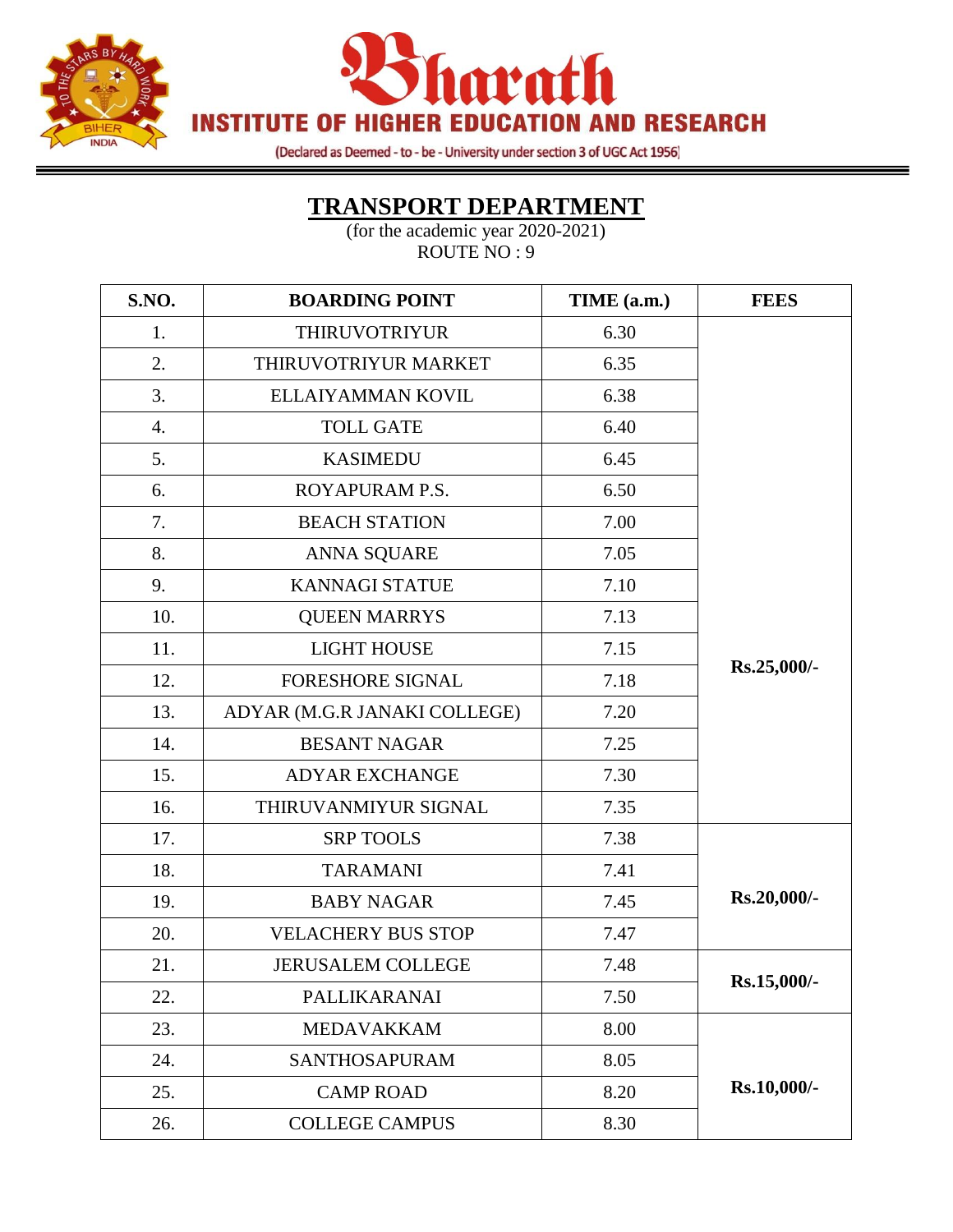



(Declared as Deemed - to - be - University under section 3 of UGC Act 1956)

### **TRANSPORT DEPARTMENT**

| S.NO. | <b>BOARDING POINT</b>   | TIME (a.m.) | <b>FEES</b> |
|-------|-------------------------|-------------|-------------|
| 1.    | <b>IYYANGARKULAM</b>    | 6.30        |             |
| 2.    | <b>COLLECTOR OFFICE</b> | 6.35        |             |
| 3.    | PACHAIYAPPAS SCHOOL     | 6.40        |             |
| 4.    | KANCHIPURAM (B.S)       | 6.45        | Rs.30,000/- |
| 5.    | <b>RANGASAMIKULAM</b>   | 6.50        |             |
| 6.    | <b>AYYAMPETTAI</b>      | 6.55        |             |
| 7.    | <b>EAGANAMPETTAI</b>    | 7.00        |             |
| 8.    | <b>RAJAMPETTAI</b>      | 7.10        |             |
| 9.    | WALAJABAD (B.S)         | 7.15        | Rs.25,000/- |
| 10.   | <b>VARANAVASI</b>       | 7.28        |             |
| 11.   | <b>ORAGADAM</b>         | 7.37        |             |
| 12.   | <b>SERAPANANCHERI</b>   | 7.40        |             |
| 13.   | <b>PADAPAI</b>          | 7.45        | Rs.20,000/- |
| 14.   | <b>MANNIVAKKAM</b>      | 7.55        |             |
| 15.   | <b>ATTAI COMPANY</b>    | 8.00        |             |
| 16.   | <b>MUDICHUR</b>         | 8.05        | Rs.15,000/- |
| 17.   | <b>TAMBARAM</b>         | 8.10        |             |
| 18.   | <b>CAMP ROAD</b>        | 8.20        | Rs.10,000/- |
| 19.   | <b>COLLEGE CAMPUS</b>   | 8.30        |             |